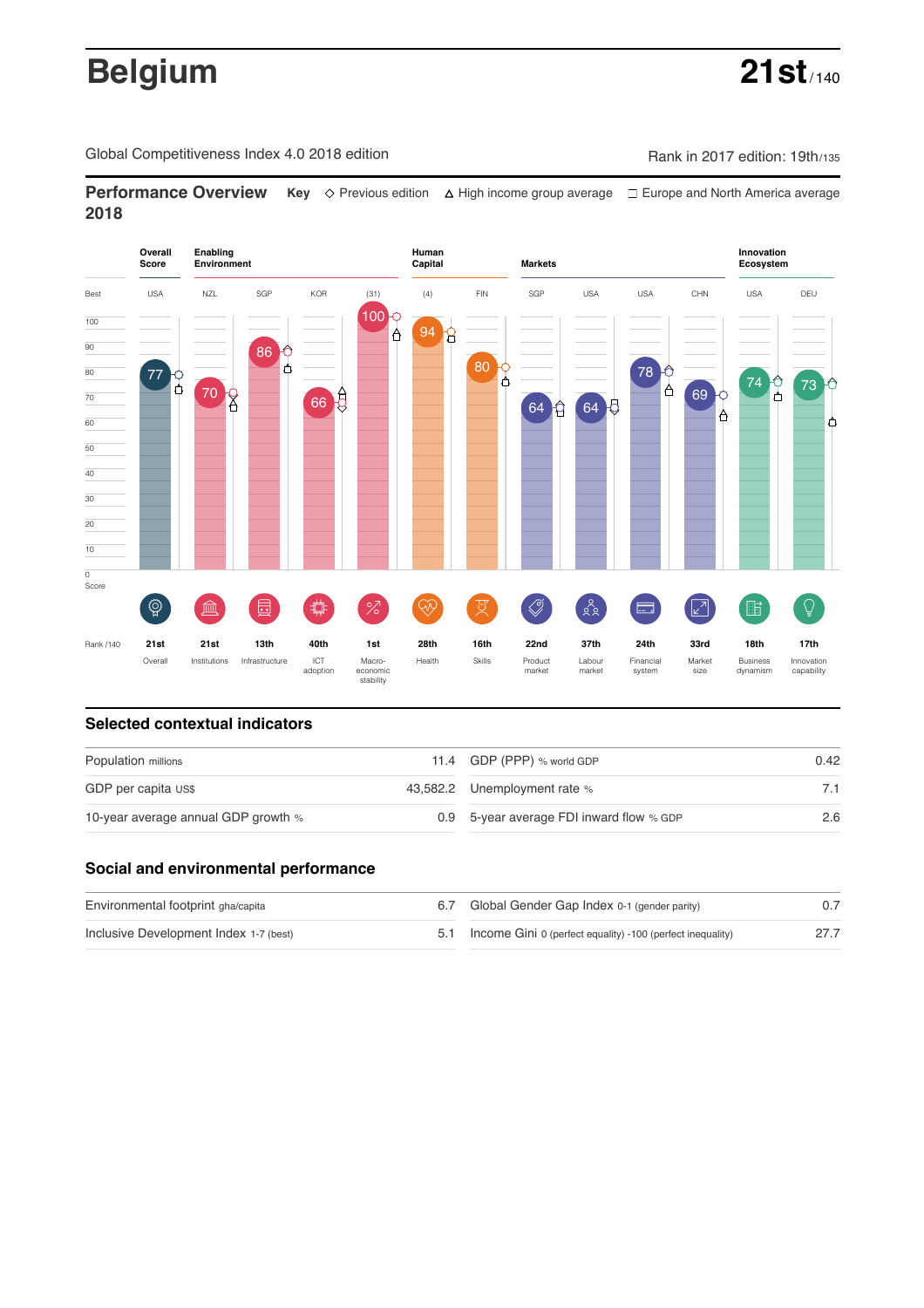### **Belgium 21st**/140

| <b>Index Component</b>                                                   | Value                    | Score *         | Rank/140       | <b>Best Performer</b>       |
|--------------------------------------------------------------------------|--------------------------|-----------------|----------------|-----------------------------|
| 寙<br>Pillar 1: Institutions 0-100 (best)                                 |                          | 69.8 ↑          | 21             | <b>New Zealand</b>          |
| Organized crime 1-7 (best)<br>1.01                                       | 5.7                      | 78.4 ↑          | 19             | Finland                     |
| 1.02 Homicide rate /100,000 pop.                                         | 1.9                      | $95.1 =$        | 60             | Multiple (9)                |
| 1.03 Terrorism incidence 0 (very high) -100 (no incidence)               | 98.0                     | 98.0 个          | 104            | Multiple (24)               |
| 1.04 Reliability of police services 1-7 (best)                           | 5.6                      | 76.0 ↓          | 30             | Finland                     |
| 1.05 Social capital 0-100 (high)                                         | 57.7                     | 57.7 ↓          | 25             | Australia                   |
| 1.06 Budget transparency 0-100 (best)                                    | 61.5                     | $61.5 =$        | 49             | Multiple (2)                |
| 1.07 Judicial independence 1-7 (best)                                    | 5.7                      | 79.0 ↑          | 16             | Finland                     |
| 1.08 Efficiency of legal framework in challenging regulations 1-7 (best) | 4.2                      | 53.2 ↓          | 27             | Finland                     |
| 1.09 Freedom of the press 0-100 (worst)                                  | 13.2                     | 86.8 ↓          | 7              | Norway                      |
| 1.10 Burden of government regulation 1-7 (best)                          | 3.1                      | 35.0 $\uparrow$ | 92             | Singapore                   |
| 1.11 Efficiency of legal framework in settling disputes 1-7 (best)       | 4.2                      | 53.2 $\sqrt{ }$ | 41             | Singapore                   |
| 1.12 E-Participation Index 0-1 (best)                                    | 0.76                     | 75.8 ↑          | 58             | Multiple (3)                |
| 1.13 Future orientation of government 1-7 (best)                         | 3.8                      | 47.2 ↑          | 62             | Singapore                   |
| 1.14 Incidence of corruption 0-100 (best)                                | 75.0                     | 75.0 ↓          | 16             | New Zealand                 |
| 1.15 Property rights 1-7 (best)                                          | 5.7                      | 78.6 ↓          | 19             | Finland                     |
| 1.16 Intellectual property protection 1-7 (best)                         | 6.0                      | 83.5 $\sqrt{ }$ | 7              | Finland                     |
| 1.17 Quality of land administration 0-30 (best)                          | 22.5                     | $75.0 =$        | 31             | Singapore                   |
| 1.18 Strength of auditing and reporting standards 1-7 (best)             | 5.8                      | 80.6 ↑          | 15             | Finland                     |
| 1.19 Conflict of interest regulation 0-10 (best)                         | 7.0                      | $70.0 =$        | 23             | Multiple (2)                |
| 1.20 Shareholder governance 0-10 (best)                                  | 5.0                      | $50.0 =$        | 81             | Kazakhstan                  |
| 員<br>Pillar 2: Infrastructure 0-100 (best)                               |                          | 86.5 $\sqrt{ }$ | 13             | Singapore                   |
| 2.01 Road connectivity index 0-100 (best)                                | 86.6                     | $86.6 =$        | 19             | <b>United States</b>        |
| 2.02 Quality of roads 1-7 (best)                                         | 4.4                      | 56.4 $\sqrt{ }$ | 52             | Singapore                   |
| 2.03 Railroad density km of roads/square km                              | 118.0                    | $100.0 =$       | $\overline{c}$ | Multiple (20)               |
| 2.04 Efficiency of train services 1-7 (best)                             | 4.1                      | $51.5 +$        | 41             | Switzerland                 |
| 2.05 Airport connectivity score                                          | 97,023.4                 | 62.0 $\sqrt{ }$ | 42             | Multiple (8)                |
| 2.06 Efficiency of air transport services 1-7 (best)                     | 5.6                      | 76.7 ↓          | 17             | Singapore                   |
| 2.07 Liner Shipping Connectivity Index 0-157.1 (best)                    | 83.1                     | 83.1 $\sqrt{ }$ | 9              | Multiple (4)                |
| 2.08 Efficiency of seaport services 1-7 (best)                           | 5.6                      | 76.0 ↓          | 10             | Singapore                   |
| 2.09 Electrification rate % pop.                                         | 100.0                    | $100.0 =$       | 1              | Multiple (66)               |
| 2.10 Electric power transmission and distribution losses % output        | 4.2                      | 99.8 ↑          | 11             | Multiple (9)                |
| 2.11 Exposure to unsafe drinking water % pop.                            | 0.6                      | $100.0 =$       | 12             | Multiple (23)               |
| 2.12 Reliability of water supply 1-7 (best)                              | 6.8                      | 95.9 $\sqrt{ }$ | 9              | Switzerland                 |
| O<br>Pillar 3: ICT adoption 0-100 (best)                                 |                          | 66.1 $\uparrow$ | 40             | Korea, Rep.                 |
| 3.01 Mobile-cellular telephone subscriptions /100 pop.                   | 104.7                    | 87.2 ↓          | 93             | Multiple (68)               |
| 3.02 Mobile-broadband subscriptions /100 pop.                            | 75.1                     | n/a             | 59             | <b>United Arab Emirates</b> |
| 3.03 Fixed-broadband Internet subscriptions /100 pop.                    | 38.3                     | 76.6 ↑          | 11             | Switzerland                 |
| 3.04 Fibre Internet subscriptions /100 pop.                              | 0.1                      | n/a             | 87             | Korea, Rep.                 |
| 3.05 Internet users % pop.                                               | 86.5                     | 86.5 ↑          | 22             | Iceland                     |
| $\%$<br>Pillar 4: Macroeconomic stability 0-100 (best)                   | $\overline{\phantom{a}}$ | $100.0 =$       | 1              | Multiple (31)               |
| 4.01 Inflation annual % change                                           | 2.0                      | $100.0 =$       | 1              | Multiple (74)               |
| 4.02 Debt dynamics 0-100 (best)                                          | 100.0                    | $100.0 =$       | 1              | Multiple (36)               |
| Qv<br>Pillar 5: Health 0-100 (best)                                      |                          | 94.1 ↑          | 28             | Multiple (4)                |
| 5.01 Healthy life expectancy years                                       | 70.1                     | $94.1$ 1        | 27             | Multiple (4)                |
| 섯<br>Pillar 6: Skills 0-100 (best)                                       | $\overline{a}$           | 79.5 ↓          | 16             | Finland                     |
| 6.01 Mean years of schooling Years                                       | 11.9                     | $79.5 =$        | 30             | Finland                     |
| 6.02 Extent of staff training 1-7 (best)                                 | 5.0                      | 66.6 ↓          | 18             | Switzerland                 |
| 6.03 Quality of vocational training 1-7 (best)                           | 5.1                      | 67.8 ↓          | 15             | Switzerland                 |
| 6.04 Skillset of graduates 1-7 (best)                                    | 5.0                      | 67.5 ↓          | 15             | Switzerland                 |
| 6.05 Digital skills among population 1-7 (best)                          | 4.8                      | 63.8 $\sqrt{ }$ | 35             | Sweden                      |
| 6.06 Ease of finding skilled employees 1-7 (best)                        | 4.7                      | 62.1 $\sqrt{ }$ | 30             | <b>United States</b>        |
| 6.07 School life expectancy Years                                        | 19.8                     | $100.0 =$       | 2              | Multiple (9)                |
| 6.08 Critical thinking in teaching 1-7 (best)                            | 4.0                      | 49.3 ↓          | 39             | <b>United States</b>        |
| 6.09 Pupil-to-teacher ratio in primary education Ratio                   | 11.2                     | $96.9 =$        | 16             | Multiple (6)                |